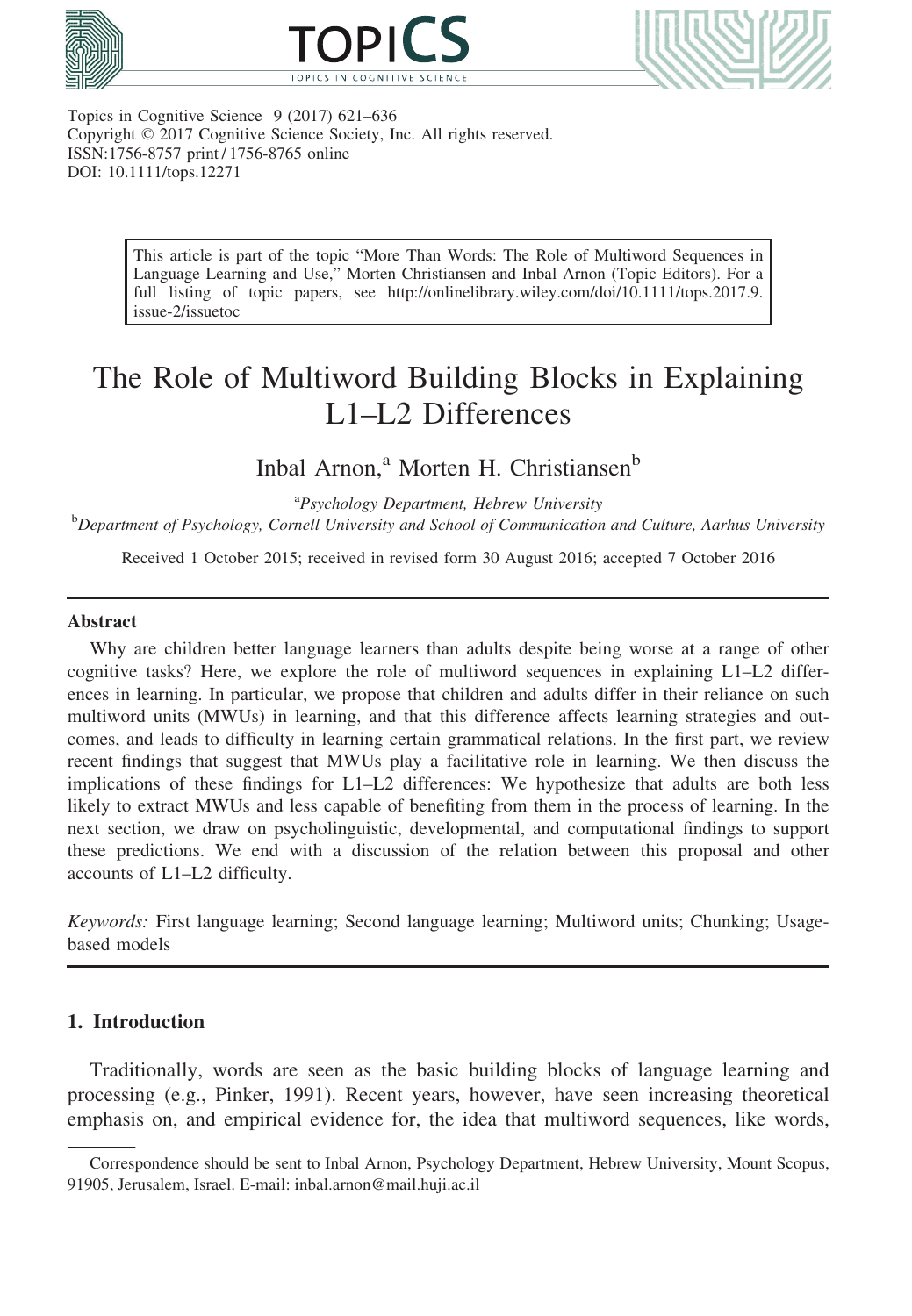are integral building blocks for language. This idea is found in linguistic approaches that emphasize the role of constructions in language (Culicover & Jackendoff, 2005; Goldberg, 2006) and is advocated in single-system models of language which posit that all linguistic material—whether it is words or larger sequences—is processed by the same cognitive mechanisms (Bybee, 1998; Christiansen & Chater, 2016; Elman, 2009; McClelland, 2010). Speakers are predicted to be sensitive to the properties of both words and multiword patterns. From a developmental perspective, multiword sequences are flagged as important building blocks for language learning in usage-based approaches where grammatical knowledge is learned by abstracting over stored exemplars of varying sizes and levels of abstraction (e.g., Bannard & Lieven, 2012; Peters, 1983; Theakston & Lieven; Tomasello, 2003). In these approaches such multiword units (MWUs) provide children with lexically specific chunks to be used in early production and allow them to discover distributional and structural relations that hold between words (e.g., Abbot-Smith & Tomasello, 2006). Children are predicted to make use of both words and MWUs in the learning process.

Consistent with this perspective, there is mounting evidence that both children and adults are sensitive to the distributional properties of MWUs and draw on such information in production, comprehension, and learning. Speakers are faster to recognize higher frequency four-word phrases even when all part frequencies are controlled for (e.g., don't have to worry vs. don't have to wait; Arnon & Snider, 2010; Tremblay, Derwing, Libben, & Westbury, 2011). Strikingly, three-word phrases are responded to just as fast as frequency-matched three-word idioms (Jolsvai, McCauley, & Christiansen, 2013). Speakers show better memory for higher frequency phrases (Tremblay et al., 2011), are able to estimate frequency (Shaoul, Westbury, & Baayen, 2013), and are affected by MWU frequency when processing complex sentences (Reali & Christiansen, 2007). Similar patterns are found in production: Speech onset latencies are affected by MWU frequency (Ellis, Simpson-Vlach, & Maynard, 2008; Janssen & Barber, 2012), as is actual articulation (Arnon & Cohen Priva, 2013; Bybee & Schiebman, 1999). This sensitivity is apparent early on: 2- and 3-year-olds are faster and more accurate in producing higher frequency phrases (e.g., sit in your chair vs. sit in your truck; Bannard & Matthews, 2008), while 4 year-olds show better production of irregular plurals inside more frequent frames (Brush your—teeth; Arnon & Clark, 2011). Taken together, this body of literature highlights the parallels between words and larger phrases, illustrates the way MWUs impact language use in both children and adults, and supports the notion that multiword sequences are integral building blocks in language.

The role of MWUs in language has also been extensively studied in the context of second language (L2) learning (e.g., Schmitt, 2004; Wray, 2004). Actual language use is highly formulaic and restricted, containing a considerable amount of multiword expressions: word combinations that co-occur in predictable and restricted ways (like *slightly* different compared to mildly different, see Bannard & Lieven, 2012; Wray, 2002, this volume for reviews). Large-scale corpus studies show that a high proportion (up to 50%) of the language produced by native speakers is formulaic in both written and spoken forms (e.g., De Cock, Granger, Leech, & Mcenery, 1998), a pattern that is found across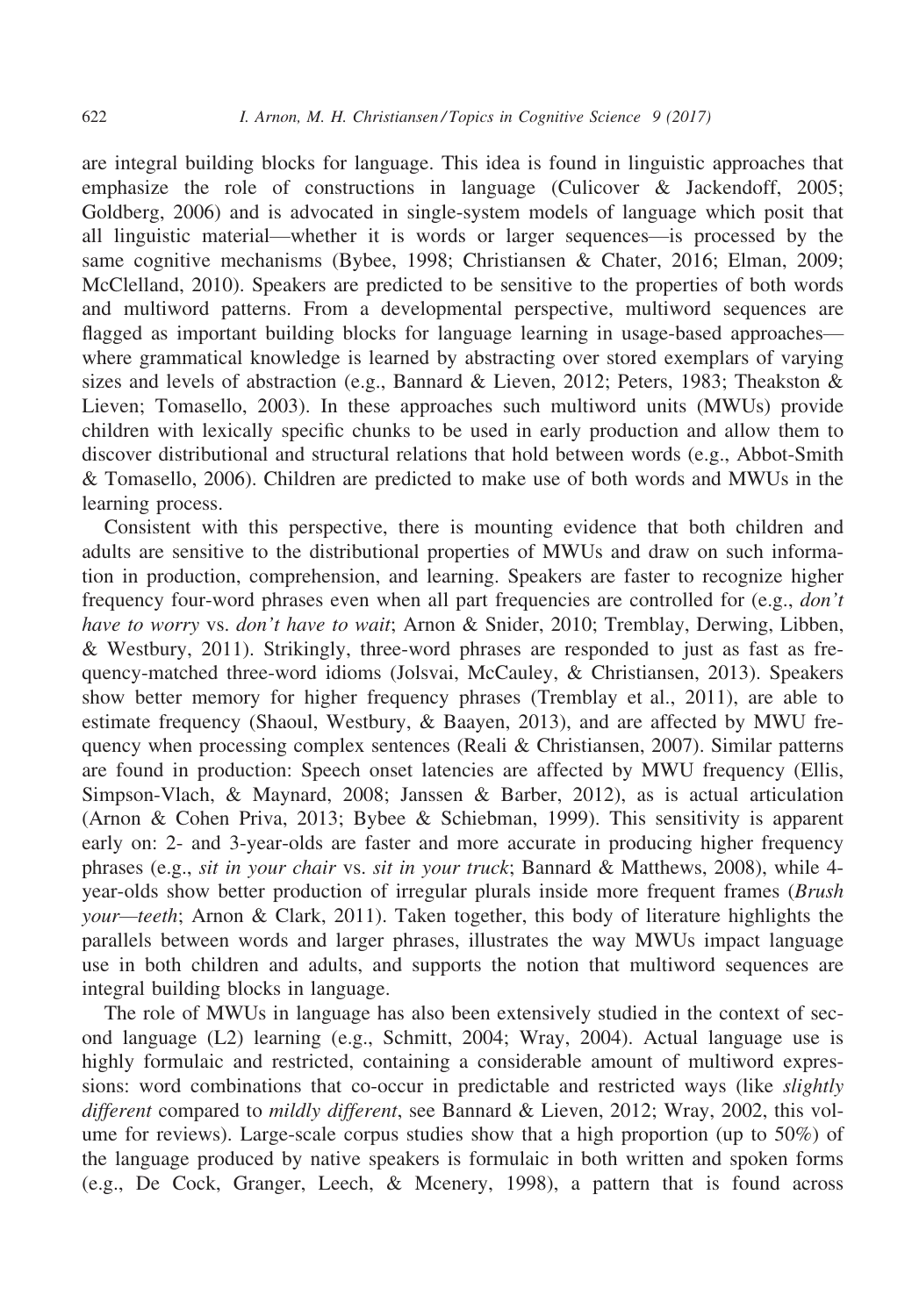languages (see Conklin & Schmitt, 2012 for a review). The ability to use formulaic language is a marker of native fluency and one of the aspects of language that L2 learners struggle with (De Cock et al., 1998; Pawley & Syder, 1980), and that distinguish them from first language (L1) learners (Wray, 2002). Learning how to combine words in native-like ways is one of the biggest challenges for L2 learners (Wray, 1999, 2000, 2004), and even advanced learners produce fewer formulaic sequences than native speakers in both spoken and written production (Paquot & Granger, 2012). Even when L2 learners use formulaic language they seem to do so in a non-native fashion: overusing a limited set of expressions while under-using others (De Cock et al., 1998; Durant & Schmitt, 2009), and not showing the same processing advantages as native speakers (Conklin & Schmitt, 2012). This literature highlights the difficulty that L2 learners have with learning MWUs in a second language and suggests they use them differently from native speakers.

Here, we go beyond existing findings to explore the role of MWUs in explaining L1–L2 differences in learning. While many accounts emphasize the role of multiword sequences in language, and illustrate the relative difficulty that L2 learners have with them, there has not been, to our knowledge, an account that postulates a direct link between the lesser reliance of L2 learners on MWUs and the particular pattern of difficulty they experience in a second language. In particular, we propose that children and adult L2 learners differ in their reliance on MWUs in learning, and that this difference affects learning strategies and outcomes (Arnon, 2010) and leads to difficulty in learning certain grammatical relations. Using MWUs in the learning process can assist in learning semantically opaque relations that hold between consecutive words (like those manifested in grammatical agreement patterns or verb–preposition pairings) that are often difficult for L2 learners to master (e.g., De Keyser, 2005).

In this paper, we first outline two complementary ways in which MWUs emerge during language acquisition, and how they might impact learning. We then substantiate our main hypotheses by reviewing recent findings indicating that MWUs play a facilitative role in learning (Arnon & Ramscar, 2012; Siegelman & Arnon, 2015). This sets the stage for a discussion of the implications for L1–L2differences: We hypothesize that adults are both less likely to extract MWUs and less capable of benefiting from them in the process of learning. Subsequently, we draw on psycholinguistic, developmental, and computational findings to support these predictions. We end with a discussion of the relation between this proposal and other accounts of L1–L2 difficulty.

## 2. The emergence of multiword building blocks

Before examining the empirical findings on the use of multiword sequences by L1 and L2 speakers, we first consider how speakers in general may come to form such units. We propose two complementary mechanisms: MWUs may be a product of either undersegmentation, where a multiword sequence is first acquired as a whole and only later properly segmented, or chunking, where patterns of usage lead to the creation of MWUs.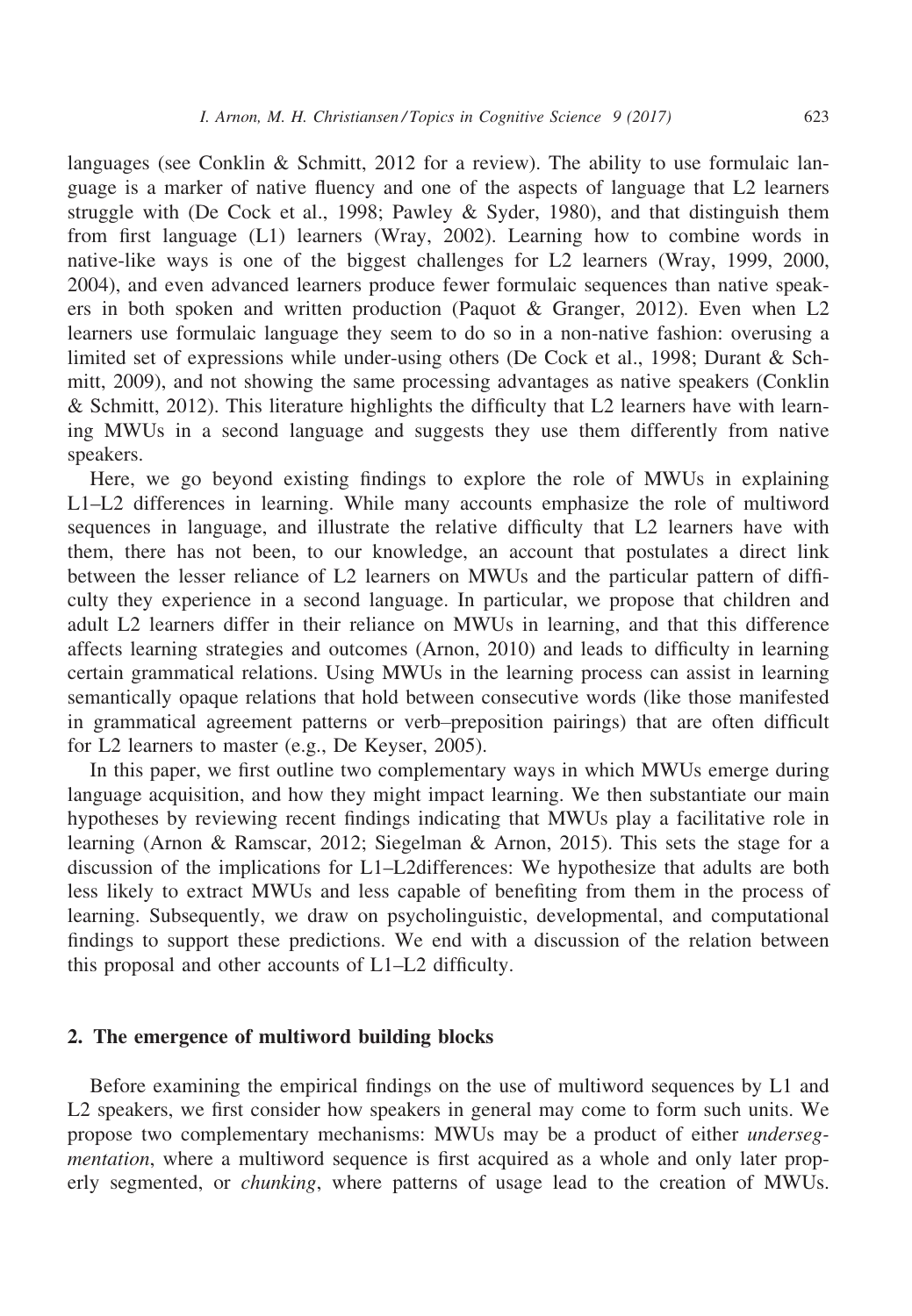Both processes may work differently in L1 and L2 learning. In our approach, both kinds of MWUs are not stored holistically; rather, the individual words remain activated, with the phrase activating the words and vice versa (similar to the representation of morphologically inflected words; e.g., Baayen, Dijkstra, & Schreuder, 1997). That is, speakers can access the entire sequence in production and comprehension, while still activating the parts (we return to this in the General Discussion).

#### 2.1. Multiword units from undersegmentation

Two factors make undersegmentation less likely in adults: their existing knowledge of words and the input they are exposed to. Unlike adults, infants—who do not know where word boundaries are (or even that words exist)—may extract linguistic units on the basis of prosodic, not lexical information. This claim is consistent with the findings that infants gradually develop the ability to detect smaller prosodic units in fluent speech. For instance, they are capable of detecting utterance-level boundaries before word-level ones (e.g., Soderstrom, Seidl, Kemler Nelson, & Jusczyk, 2003). Given the nature of childdirected speech, extracting units that correspond to major prosodic breaks will result in a mix of single words, short phrases, and MWUs (Monaghan & Christiansen, 2010). Children's input may further facilitate the extraction of MWUs since it contains many repeated sentence fragments (e.g., over here; Fisher & Tokura, 1996) and frames (Cameron-Faulkner, Lieven, & Tomasello, 2003). Importantly, we are not suggesting that children do not segment speech (numerous findings demonstrate infants ability to do so from early on; e.g., Juscyzk & Hohne, 1997), but rather, that during the process of segmentation some of the units they extract will contain more than one lexical word, and that those undersegmented MWUs may co-exist alongside the individual words from which they are made up. These MWUs are still not fully holistic because learners may have partial knowledge of the parts (one of the words, for instance).

The idea that infants' speech segmentation may lead them to extract MWUs (alongside individual words) receives some indirect support from computational models of segmentation. Several models—employing different segmentation strategies—end up with some lexical units that consist of more than one word as a by-product of the cues used to segment speech. The PUDDLE model (Monaghan & Christiansen, 2010) learns to segment child-directed speech by using utterance boundaries to incrementally determine word boundaries in continuous speech (a strategy similar to the one proposed for infants). The model ends up classifying frequently occurring multiword sequences as one "word." Frequent multiword sequences are often classified as one word in computational models of segmentation. For instance, when using transitional probabilities as a cue to word boundary, 30% of the proposed "words" were well-formed multiword sequences (Goldwater, Griffiths, & Johnson, 2009; see also Swingley, 2005). Thus, across a number of recent computational models, MWUs reliably show up as part of the segmentation process.

In contrast to children, there are several reasons to suggest that adult learners will be less likely to undersegment a second language into MWUs. For starters, adults already know that words exist; they have a fundamentally different knowledge of the units of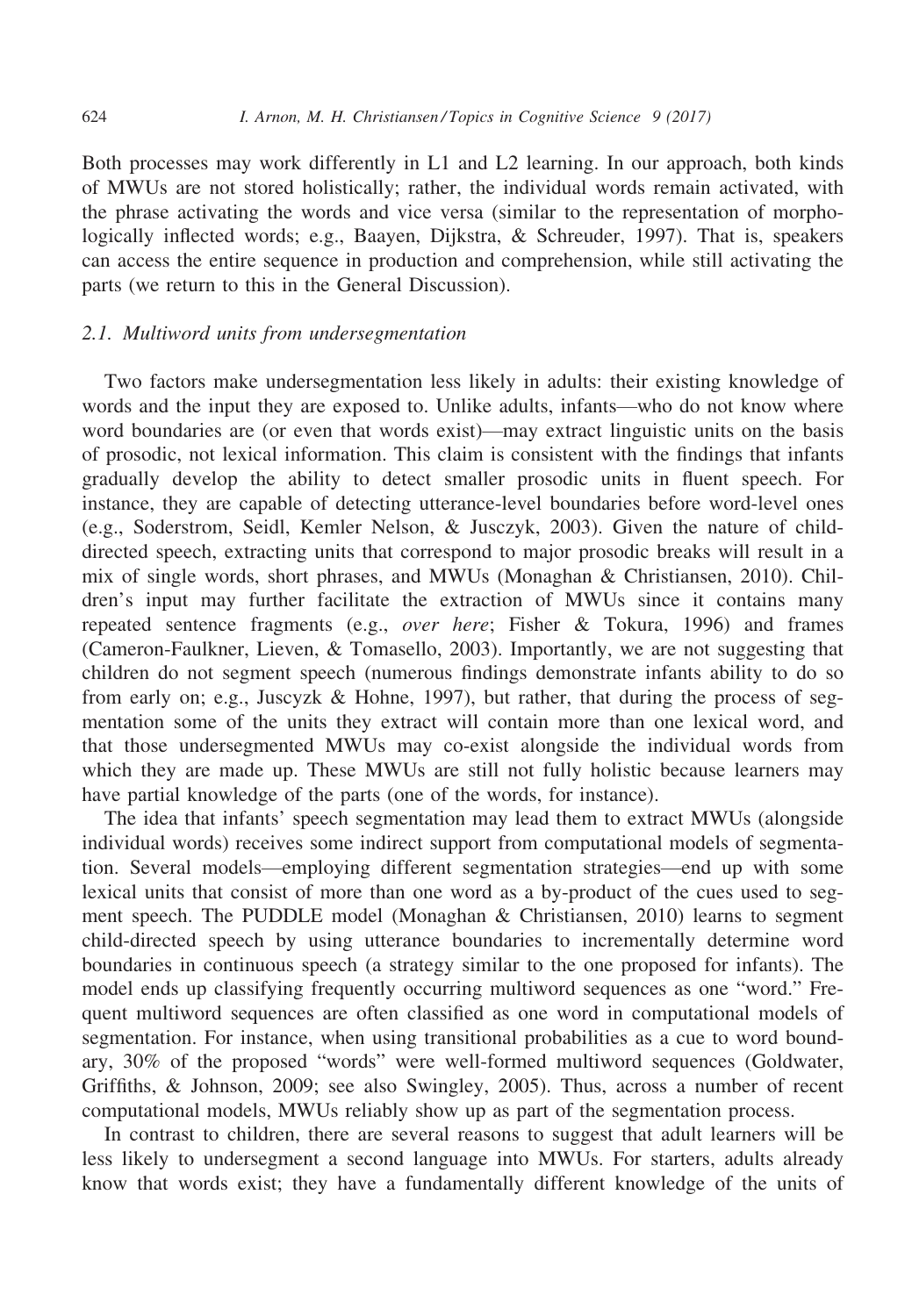language than infants do. They are also more capable of directing attention to meaningcarrying units like noun labels or verbs. Their input in itself contains longer sentences and is less repetitive than that of infants (Fisher & Tokura, 1996). Another factor that may lead adults to segment the input into individual words is literacy, which has been found to impacts speakers' awareness of words and decrease the tendency to segment speech into MWUs (Kurvers & Uri, 2006).

## 2.2. Multiword units from chunking

Repeated exposures to sequences of words that repeatedly co-occur together may lead to multiword representations, for instance, when the combination appears more often than would be expected given the frequency of the parts. Such recurring multiword sequences may form an MWU through chunking processes known from the classic memory literature on serial recall and recognition (see Gobet et al., 2001, for a review). The resulting chunked MWUs exist alongside the words they are made up of. For example, for the MWU don't have to worry, speakers are hypothesized to represent information about the entire phrase (e.g., frequency, age of acquisition) as well as about the individual words it is composed of (see Snider & Arnon, 2013 for more details). This information cannot be deduced simply from the properties of the individual words (e.g., the frequency of the phrase don't have to worry is not fully predicted from the frequency of the individual words or bigrams). In our approach, such MWUs are not stored holistically; rather, the individual words remain activated, with the phrase activating the words and vice versa.<sup>1</sup> That is, speakers can access the entire sequence in production and comprehension, while still activating the parts (see Snider & Arnon, 2013, for more details).

The difference here between children and adults may lie not in the formation of MWUs (there is little reason to think that chunking as a mechanism works differently in the two populations), but in what is learned from them. Unlike adults, children learning language are, at the same time, learning about the world and how it works. They are learning concepts and words simultaneously (e.g., the word ball and the concept it applies to). In contrast, an L2 learner already has both linguistic and conceptual representations in place (from their L1). Although this makes the mapping process easier for individual words (easier to learn the word for *ball* when you already know what a ball is), it also means that L2 learners may miss out on potential predictive relationships that are established when emerging conceptual representations are associated with MWUs. Put differently, adults' existing conceptual knowledge makes them less likely to incorporate grammatical elements into the conceptual representations and more likely to simply map novel labels directly onto existing concepts, making grammatical elements less predictive in the process.

# 2.3. The impact of multiword units on learning

Our hypothesis that children and adult may learn differently from MWUs is based on two observations. The first is that prediction plays a key role in language: Learning and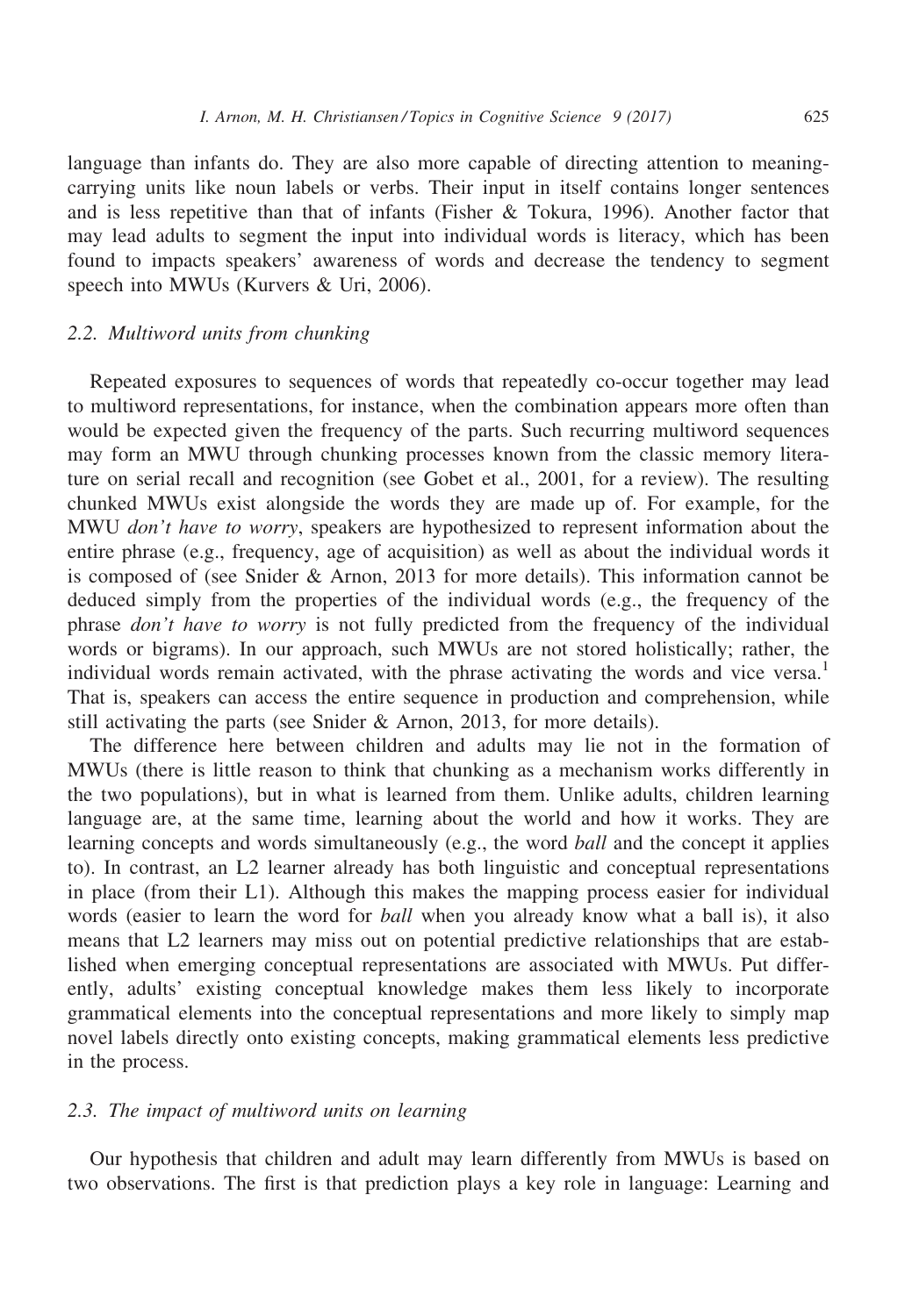processing involve forming predictions about how language unfolds over time (e.g., Altmann & Mirkovic, 2009; Christiansen & Chater, 2016; Levy, 2008). This process is affected by what is already known: Existing knowledge impacts the relative informativity and predictiveness of various cues, which in turn impacts what can be learned from them (e.g., Ramscar, Yarlett, Dye, Denny, & Thorpe, 2010). The second observation is that learning about various aspects of language and the world simultaneously can fundamentally change the informativity of linguistic elements in both undersegmented and chunked MWUs.

Consider, for example, three hypothesized routes to learning article–noun agreement in languages with grammatical gender (see Fig. 1). In the first route, the undersegmented MWU "la  $+$  pelota" (the ball) is initially mapped onto the event of experiencing a single ball in the world. Subsequent exposure to the same noun with other articles (e.g., una + pelota) and to other nouns with the same article (e.g.,  $la + cama$ ) will eventually lead to the formation of separate noun and article representations while maintaining the early three-way association between the article, the noun, and the concept. Learning segmentation and meaning at the same time makes the article more predictive of both the noun and the concept. In the second route, the novel concept PELOTA will be mapped onto the chunked article–noun sequence "la  $-$  pelota" (grouped together based on cooccurrence patterns). Learning concepts and words simultaneously (what PELOTA is and what it is called) will make adjacent words become part of the representation of the developing concepts. That is, the emerging concept of PELOTA will include a predictive relationship with  $la$ , implicitly encoding the grammatical gender into the noun representation itself. This idea is supported by recent developmental work indicating that labels may function as a kind of additional perceptual feature in category learning and thus become integrated into the acquired concept (e.g., Sloutsky  $\&$  Fisher, 2012). In the third



Fig. 1. Illustration of three routes for learning article–noun agreement. (a) The undersegmented multiword unit (MWU) "la + pelota" is mapped onto the emerging concept of BALL, (b) the chunked MWU "la – pelota" is mapped onto emerging BALL concept, and (c) the separately segmented word "pelota" is mapped onto the already existing concept of BALL.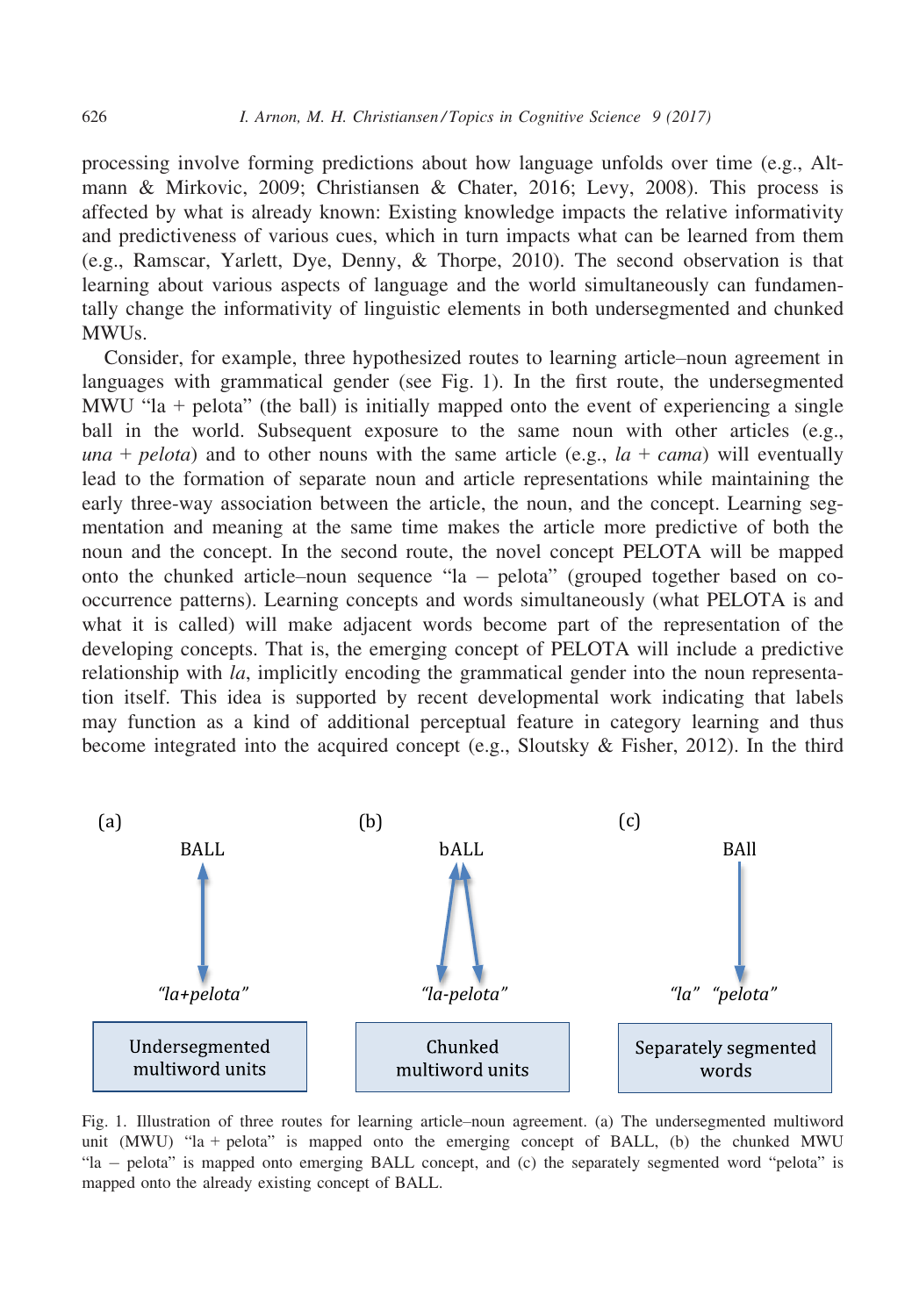route, two distinguishable words (the article and the noun) are mapped onto already existing conceptual representations (e.g., *pelota*  $\rightarrow$  BALL,  $la \rightarrow$  DEFINITE ARTICLE for an English speaker learning Spanish).

The crucial difference between the first two paths and the third lies in the informativity of the grammatical elements (Ramscar et al., 2010). In the two multiword paths, the entire sequence is associated with meaning, making the grammatical element (the article, la, in our example) more predictive of both the word following it (the noun *pelota*) and the concept (BALL), even after the independent form and meaning of each element becomes clearer (Ramscar et al., 2010). In contrast, in the individual word path, the initial association between the noun and the object and the fact that the concept is not novel reduces the informativity of the article. Learning from MWUs is expected to enhance learning by increasing the informativity of the grammatical element. This learning advantage can be formally captured in several modeling approaches, including discriminative learning models (e.g., Arnon & Ramscar, 2012; Ellis, 2006; Ramscar et al., 2010).

## 3. When bigger is better: The advantage of learning from multiword units

Our perspective on how children and adults may benefit from MWUs makes two concrete predictions that have been supported in recent work. The first is that changes in building blocks can result in changes in learning outcomes. Manipulating adult learners' input in a way that directs them to MWUs should enhance performance in certain linguistic domains (but not others). The second is that the benefit of learning from MWUs will be affected by the information conveyed by each of the words: It will be reduced when there is a stronger (semantic) cue available to map the grammatical element to the object.

These predictions have been tested in a series of studies looking at adult learning of grammatical gender and classifier systems in an artificial language. Grammatical gender was chosen because it is a domain that non-native speakers have considerable difficulty with even after extensive exposure (e.g., Scherag, Demuth, Roesler, Neville, & Roeder, 2004). In the first study (Arnon & Ramscar, 2012), participants who were exposed first to a block of full sentences (including the article–noun sequence) and then to a block of single nouns showed better learning of the article–noun pairing compared to participants who were exposed first to nouns and only then to full sentences. Even though both groups had received exactly the same input, only in different orders, participants in the sentencefirst condition were better at selecting the correct article in a forced-choice task, and better at producing the correct article for a given noun. Similar results were obtained in simulated acquisition of the language using a Rescorla and Wagner (1972) model: Despite equal exposure to the article–noun pairings, learning was better when exposed first to MWUs.

A second study expanded these findings in several ways (Siegelman & Arnon, 2015). The first experiment established a more direct link between building blocks and learning outcomes by using typing trials to assess the units participants used during learning: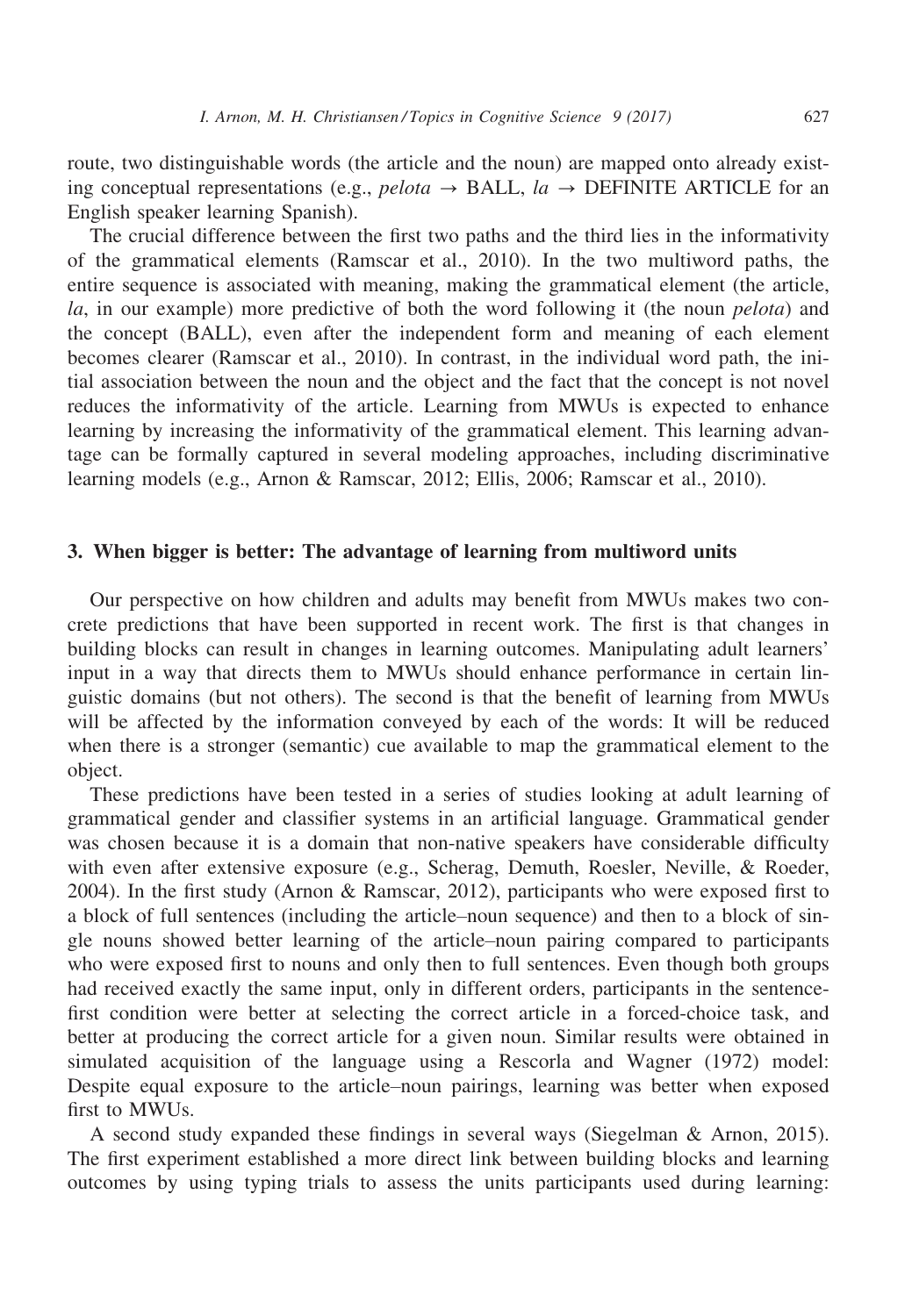Individually, learners who were more likely to treat the article and noun as one unit showed better learning of the article-noun pairing. A second experiment showed that the facilitative effect of learning from larger units disappears when the article carries semantic information (animate vs. inanimate), illustrating the way unit size interacts with informativity during learning. An additional study expanded this paradigm to natural language (Paul & Gruter, 2016): Monolingual English speakers showed better learning of Chinese classifier–noun associations when exposed first to full sentences and only then to individual vocabulary items. Together, the findings show that learning from MWUs can facilitate adult learning of certain grammatical relations, but not others.

#### 4. The differential role of multiword units in L1 and L2 learning?

These findings—which were obtained from adult learners—may illuminate key differences in L1–L2 learning. Unlike young children, adults rarely reach native proficiency when learning language (a least not across all aspects of the L2). This creates a puzzle: Why are children better language learners than adults despite being worse at a range of other cognitive tasks? Importantly, though, while adult learners clearly experience problems in many linguistic domains—among them pronunciation, morphological, and syntactic processing (Clahsen & Felser, 2006; Johnson & Newport, 1989) and the use of formulaic language (Wray, 2002)—they do not find all aspects of the novel language equally hard and are not always disadvantaged compared to children when it comes to learning a second language. Older learners, for instance, are generally faster and more efficient in the early stages of learning and seem to master certain domains (e.g., vocabulary) better than children (Snow & Hoefnagel-Höhle, 1978). Yet, while some facets of language are learned with relative ease (e.g., vocabulary, word order, yes/no questions, Weber-Fox & Neville, 1996), other aspects—such as grammatical gender, article use, and classifiers—continue to pose difficulty even for highly proficient speakers (DeKeysar, 2005; Johnson & Newport, 1989), including ones classified as near-native (Birdsong, 1992). Critical and sensitive period accounts can predict the qualitative difference in proficiency between the two populations, but they struggle with explaining how the characteristics of the learner lead to the particular pattern of learning difficulties and outcomes we see in children and adults.

Examining the role of MWUs in learning may offer an additional explanation for (some of) the differences between L1 and L2 learning. Specifically, adult L2 learners may be less likely than children to (a) extract undersegmented MWUs and (b) benefit from chunked MWUs in learning because of their existing conceptual knowledge. This could explain adults' difficulty in learning a set of grammatical relations that are consistent, hold between adjacent words, and are semantically non-transparent in that the grammatical element does not make an independent semantic contribution (e.g., gendermarked articles). Language presents us with such relations in the form of dependencies that hold between adjacent words like gender agreement patterns, classifier systems, or verb–preposition pairings, all of which seem difficult for L2 learners to master (see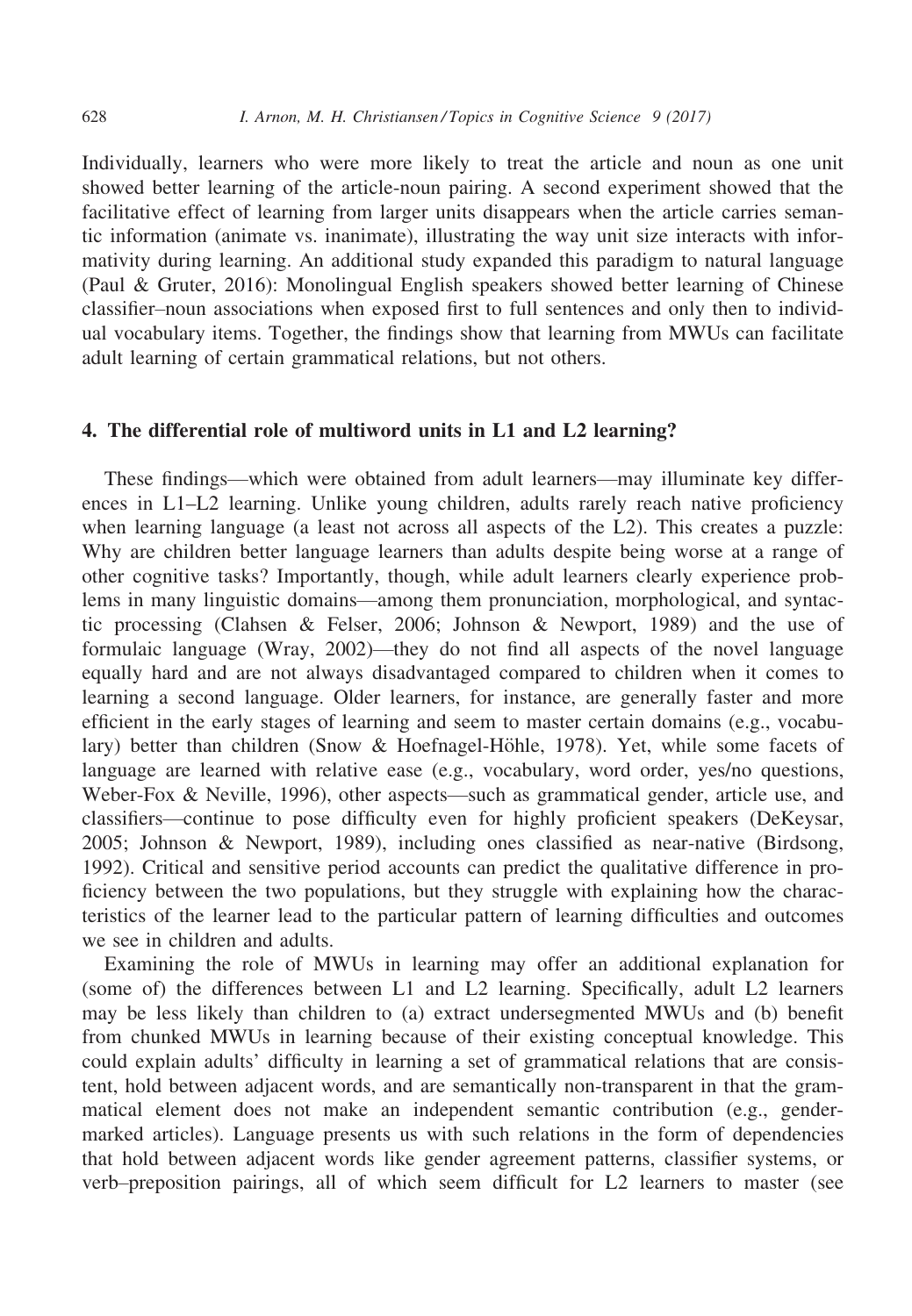Clahsen & Felser, 2006; DeKeysar, 2005, for reviews highlighting such aspects as challenging for L2 learners). In contrast, the tendency to learn from single-word building blocks should prove useful for learning vocabulary items, as well as making generalizations that are based on word units, such as word order. Interestingly, adult learners seem to have less difficulty in those domains (Birdsong, 2009; Johnson & Newport, 1989).

The idea that part of adults' difficulty in L2 learning is related to their decreased use of MWUs in learning is based on several assumptions. The first is that children are more likely to form MWUs than adults learning a second language: Larger units are predicted to be more frequent in the inventory of L1 learners compared to adult L2 learners. The second is that children and adults learn differently from multiword sequences: Even when formed, MWUs may be less beneficial for L2 learners, because of their existing linguistic and conceptual knowledge. While the artificial language learning studies reviewed above provide support for the general learning advantage of MWUs, they do not show that such units play a differential role in L1 and L2. Such evidence is, in fact, not straightforward to obtain. It is extremely hard to identify the units of learning in children and adults. By the time they start to talk, children have done a lot of learning already, meaning that there may be a discrepancy between what they produce and what they learned from (Clark & Hecht, 1983). For example, children show a preference for sentences with grammatical forms even when such morphemes are omitted in their own speech (e.g., Shi, Werker, & Cutler, 2006). Similar discrepancies are found in the speech of L2 learners with receptive knowledge typically being more advanced than productive abilities (e.g., Flynn, 1986). How, then, can we see if children and adults differ in their use of multiword building blocks? In the next section, we approach this challenge by drawing on existing developmental, psycholinguistic, and computational findings that together provide preliminary support for these predictions.

# 5. The role of multiword units in L1 and L2: Developmental, psycholinguistic, and computational evidence

We hypothesized that children and adults differ in the amount of MWUs they draw on and in what they learn from them, but what is the evidence supporting this claim? The first piece of evidence comes from studies of the spontaneous speech of children and adults L2 learners. Children's use of MWUs is supported by findings from their early production and comprehension. Analyses of early child language show that children make use of multiword chunks in early production. Children produce "frozen" multiword utterances at a stage where most of their other productions consist of single words (e.g., Peters, 1983). Many later productions are still not fully productive. Up to 50% of children's early multiword utterances include "frozen" chunks: sequences whose elements are not used productively (Lieven, Behrens, Speares, & Tomasello, 2003). Similar patterns are seen in computational simulations, with many of the primitive units identified in the early stages of language production  $(1;6-3;0)$  being multiword sequences (Borensztajn, Zuidema, & Bod, 2009).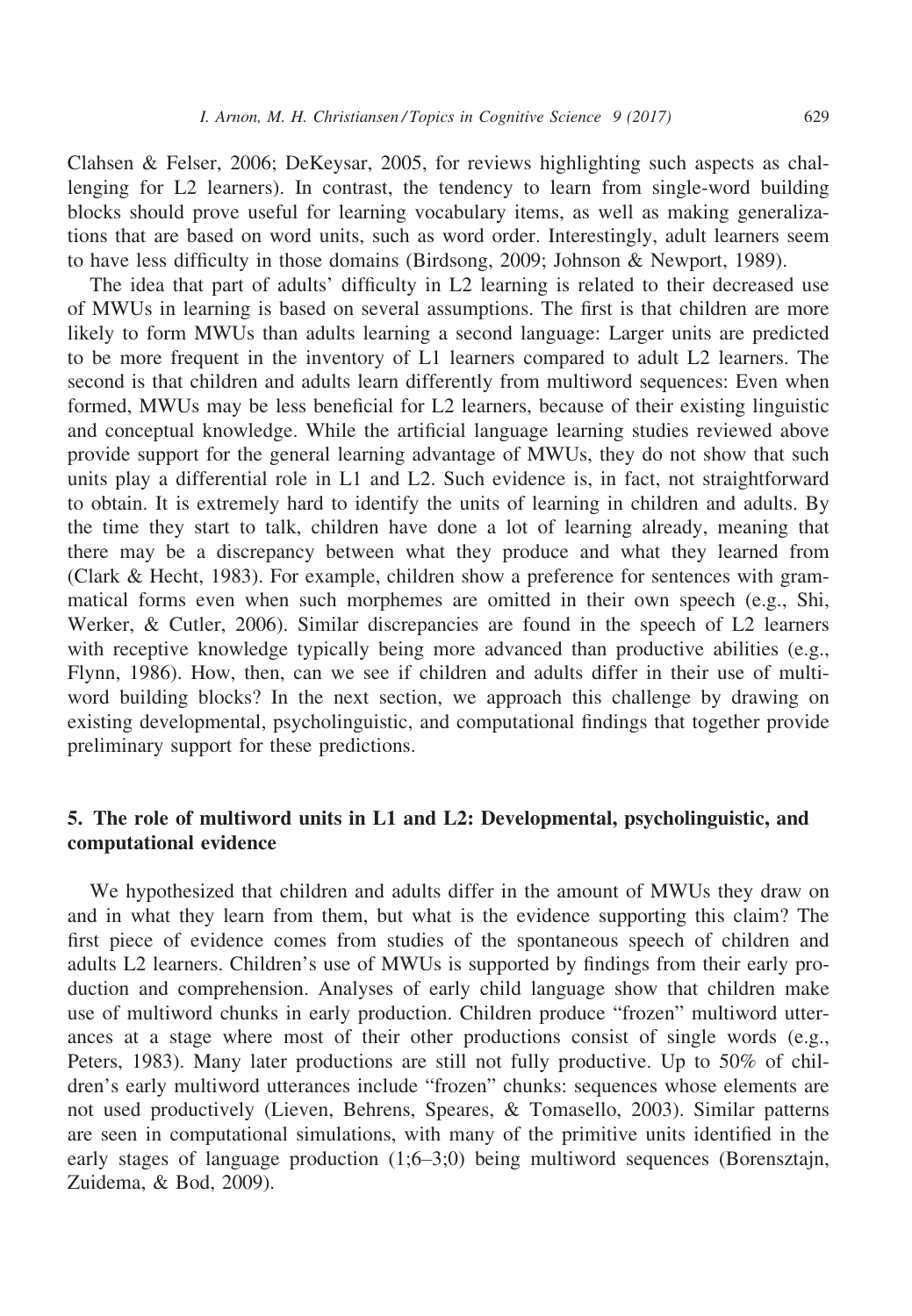Children's error patterns also reflect a reliance on MWUs, which can be traced to frequently occurring sequences in their input. For instance, children's me-for-I errors (pronoun case errors such as *me do it* where the accusative-marked pronoun is used instead of a nominative one) are related to the proportion of correct preverbal uses (e.g., *let me* do it) in their input (Kirjavainen, Theakston, & Lieven, 2009). In a similar vein, knowledge of multiword patterns can "protect" from errors: Children are less likely to make inversion errors in questions for strings that appeared inverted frequently in the input (e.g., What can X; e.g., Rowland, 2007). Thus, over a range of constructions, children's correct and incorrect productions show evidence of sensitivity to multiword sequences.

Unlike the reports of "chunked" production in child language, the language of L2 learners is often characterized as non-formulaic and is fraught with non-native and collocations (e.g., put more attention to, watch up; Wray, 2002, 2004; Conklin & Schmitt, 2012). Non-native speakers are also less likely than native speakers to use multiword verbs (e.g., work out at the gym vs. train at the gym; Siyanova & Schmitt, 2007). It is, moreover, possible that MWUs from a learner's L1 might interfere with acquisition of L2 MWUs<sup>2</sup> (e.g., the English MWU *on the bus* corresponds to the equivalent of "in the bus" in Danish, which could result in interference between L1 and L2 MWUs with a similar meaning). While adult learners in immersion settings clearly learn some fixed expressions early on, they do not seem to use them as building blocks to further grammatical development (Wray, 1999, 2000). Formulaic expressions are even less prominent in the speech of adults learning in a classroom (Conklin & Schmitt, 2012; Wray, 2000, but see Ellis, 2012, who ascribes this difference to frequency of exposure). Additionally, adult L2 learners seem to treat sequences of language as more flexible than they actually are (e.g., changing word order in collocations; Wray, 2004).

Taken together, these findings suggest that L2 learners differ from native speakers in their ability to track and make use of MWUs. However, the data from spontaneous speech are incomplete: the data do not demonstrate children's use of larger units during learning (rather than just during production), and they do not provide a direct comparison of the amount of MWUs in the speech of L1 and L2 learners (it looks at the two groups of learners separately). We draw on two additional sources of evidence in support of these claims. The first shows that MWUs serve as building blocks in L1 learning by drawing on lexical Age-of-Acquisition (AoA) effects. The second uses a series of computational studies to directly test the prediction that adult L2 learners' speech is less "chunky" than that of child learner and adult native speakers.

Words that are acquired earlier in childhood show processing advantages in adults on a variety of tasks (see Juhasz, 2005, for review). These lexical AoA effects illustrate the lasting impact of early-learned material on adult language and offer a way of examining early units by looking at adult processing. If MWUs also serve as building blocks for language, they should exhibit AoA effects. Recent work has tested this prediction in two reaction time studies with adults (Arnon, McCauley, & Christiansen, 2017). Earlyacquired phrases were identified using a combination of corpus-based measures and subjective ratings. In two separate studies adults responded faster to early-acquired threeword phrases (estimated using corpus frequencies and subjective ratings) compared to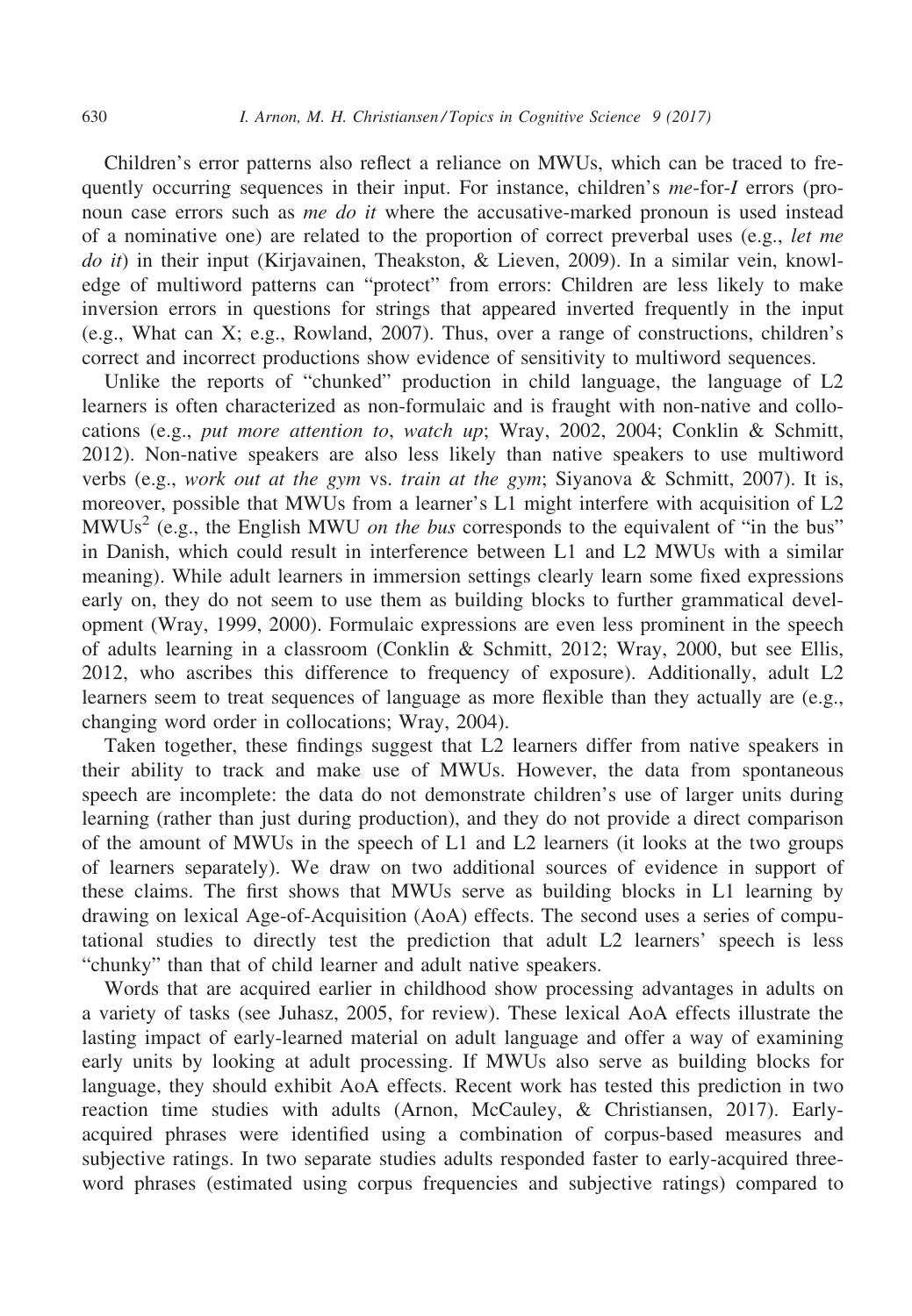later-acquired ones, after controlling for all adult frequencies, lexical AoA, and plausibility (e.g., faster to take them off compared to take time off). These findings provide support for the role of MWUs in L1 learning: Like early-acquired words, early-acquired multiword sequences maintain a privileged status in adult processing.

Preliminary support for a different use of MWUs in adult L2 learning comes from McCauley and Christiansen (this volume), who used the chunk-based learner (CBL) model (McCauley & Christiansen, 2014) as a computational implementation of the Traceback method (Lieven et al., 2003) to compare the "chunkedness" of L1 and L2 productions. CBL learns by chunking words together based on statistical information to form units used in language comprehension and production. The model has previously been used to model data on children's use of multiword chunks. Using matched corpora of L1 and L2 learner speech as input to CBL, the model compared the chunkedness of language produced by adult L2 learners (native Italian speakers learning English or German) to that of child and adult native speakers of the same languages (English and German). The basic question was will the speech of native speakers contain more multiword chunks than that of adult L2 learners? The results showed that, compared to those of the L2 speakers, the productions of the native speakers—whether children or adults—were considerably more chunked as measured by repeated multiword sequences. These findings support the idea that adult L2 learners have a harder time chunking incoming input in a second language, a factor that is likely to negatively impact their mastery of grammatical regularities such as morphology and grammatical gender.

## 6. General discussion

In this paper, we have proposed that adults are less likely to draw on MWUs in the process of learning a second language, and that this leads to particular patterns of difficulty. This view naturally addresses two challenges that face theories of L2 learning: the challenge of how to link specific features of the learner to the learning outcomes observed and the challenge of why L2 learners find certain linguistic domains harder than others. Adult learners will be less likely to form MWUs (because of their prior knowledge about words, the input they are exposed to, and their literacy) and less likely to use them during conceptual learning (because of what they already know about words and concepts). This, in turn, will make it harder to learn certain grammatical relations (the how question). This difficulty will be especially pronounced when the relations in question involve more than one word and are more semantically opaque; in such cases, the information carried by each element on its own is not enough to consolidate the link between them (the why question).

Our proposal diverges from existing accounts of L1–L2 differences in several ways. We embed the question within the more general issue of language representation, turning to models of first language learning for inspiration. Unlike critical or sensitive period approaches, we emphasize the way experience (rather than maturational or cognitive differences) shapes the building blocks learners utilize, changing their informativity (and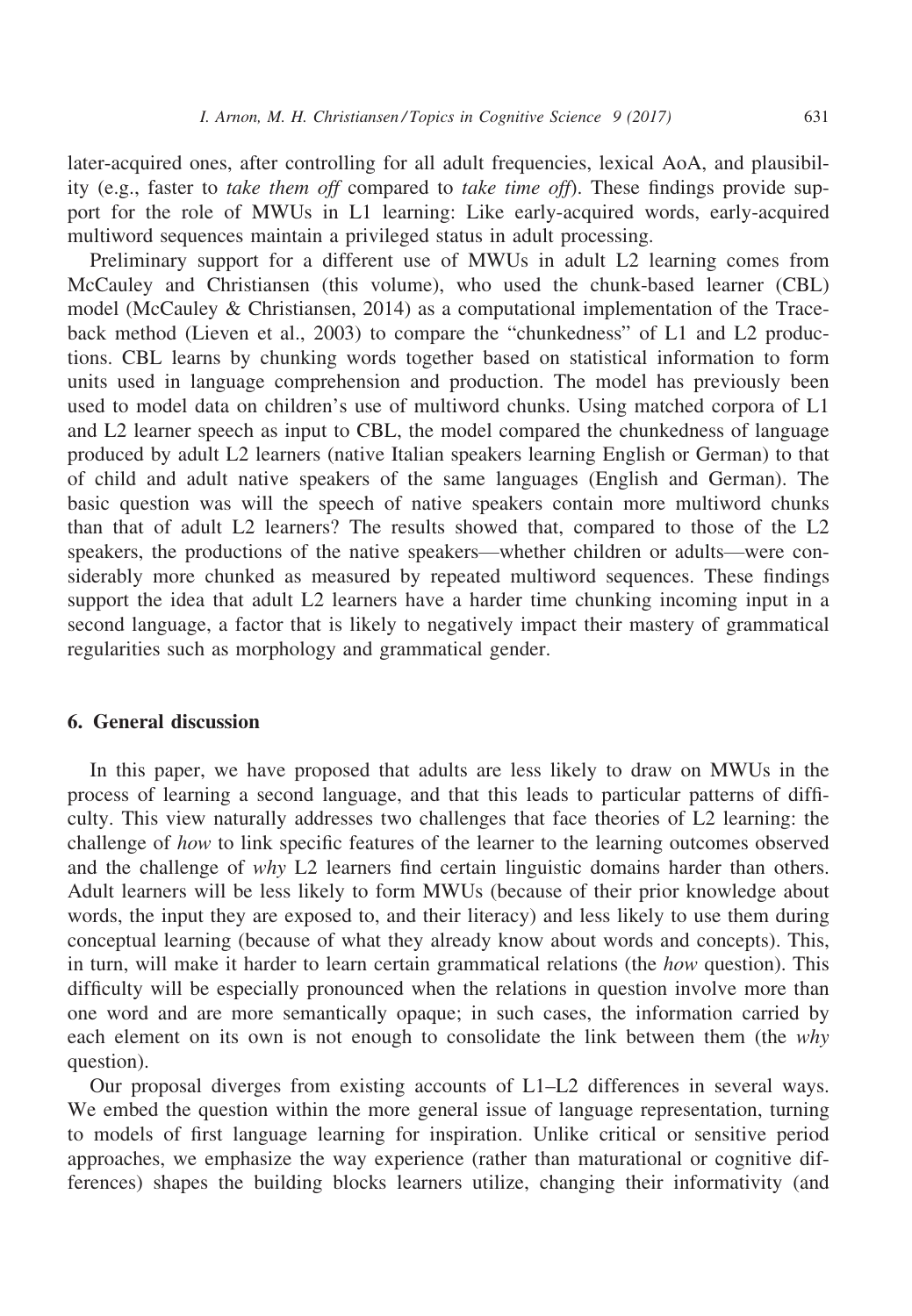learnability) in the process. The resulting account is gradient: Learning outcomes will differ according to what needs to be learned, allowing for differential performance on varying aspects of L2; and multidimensional: success will be affected not only by age but by a host of factors impacting the building blocks used, including the learning situation (e.g., explicit vs. implicit), modality of presentation (written vs. spoken), and the characteristics of the L1 (see also Hakuta, Bialystok, & Wiley, 2003; Munoz & Singleton, 2011).

Of course, emphasizing the role of MWUs in learning cannot explain all the differences between L1 and L2 learning. The path of L2 learning, as much research has shown, is highly variable and is impacted by the characteristics of the first and second languages, the environment in which learning takes place, and the cognitive and social characteristics of the learner (see Dornyei & Skehan, 2003; Ellis & Shintani, 2013, for overview). However, we believe that looking at the role of MWUs in language in general, and their possibly different role in L1 and L2 learning, can provide a roadmap for establishing links between learner characteristics and learning outcomes and predicting which aspects of a novel language adults will find particularly challenging. Much research has yet to be done to test the link between building blocks and learning outcomes, and to identify the building blocks used by the different types of learners. In particular, while there is evidence that features can become part of a novel concept representation (Sloutsky & Fisher, 2012), there is no work that examines the effect of multiword building blocks on conceptual learning. That is, there is little evidence so far for the claim that simultaneously learning word sequences and developing the concepts to which they refer can benefit learning.

We have made several claims about the way MWUs are learned and represented. First, the existence of undersegmented MWUs suggests that speakers store multiword sequences. While such sequences do not have to be holistic (without any word representation), the prediction is that larger patterns are stored and may be learned before the representation of the parts. Second, the existence of chunked MWUs is consistent with a redundant view of the lexicon (e.g., Elman, 2009) where both parts and wholes are simultaneously represented. Both claims are inspired by the morphological literature on the representation of morphologically inflected words (e.g., Baayen et al., 1997). However, there are other ways to think about how multiword patterns come out. In particular, certain discriminative learning models challenge both of these claims and suggest instead that that the sensitivity to multiword information can emerge without having any word or MWU representations (Baayen, Hendrick, & Ramscar, 2013; Ramscar et al., 2010). Multiword frequency effects have been captured using only letter representations in such models, though it remains to be seen whether they can capture the full range of findings on MWUs. For example, it is unclear how such models would capture effects of MWUs on speech duration in language production (e.g., Arnon & Cohen Priva, 2013) and AoA effects (Arnon et al., 2017).

In sum, in this paper we built on what are usually disparate lines of research—usagebased studies of first language learning, psycholinguistic investigations of multiword processing, and studies of L2 learning—to explore the role of multiword building blocks in L1–L2 differences. Theoretically, we emphasize the complex interaction between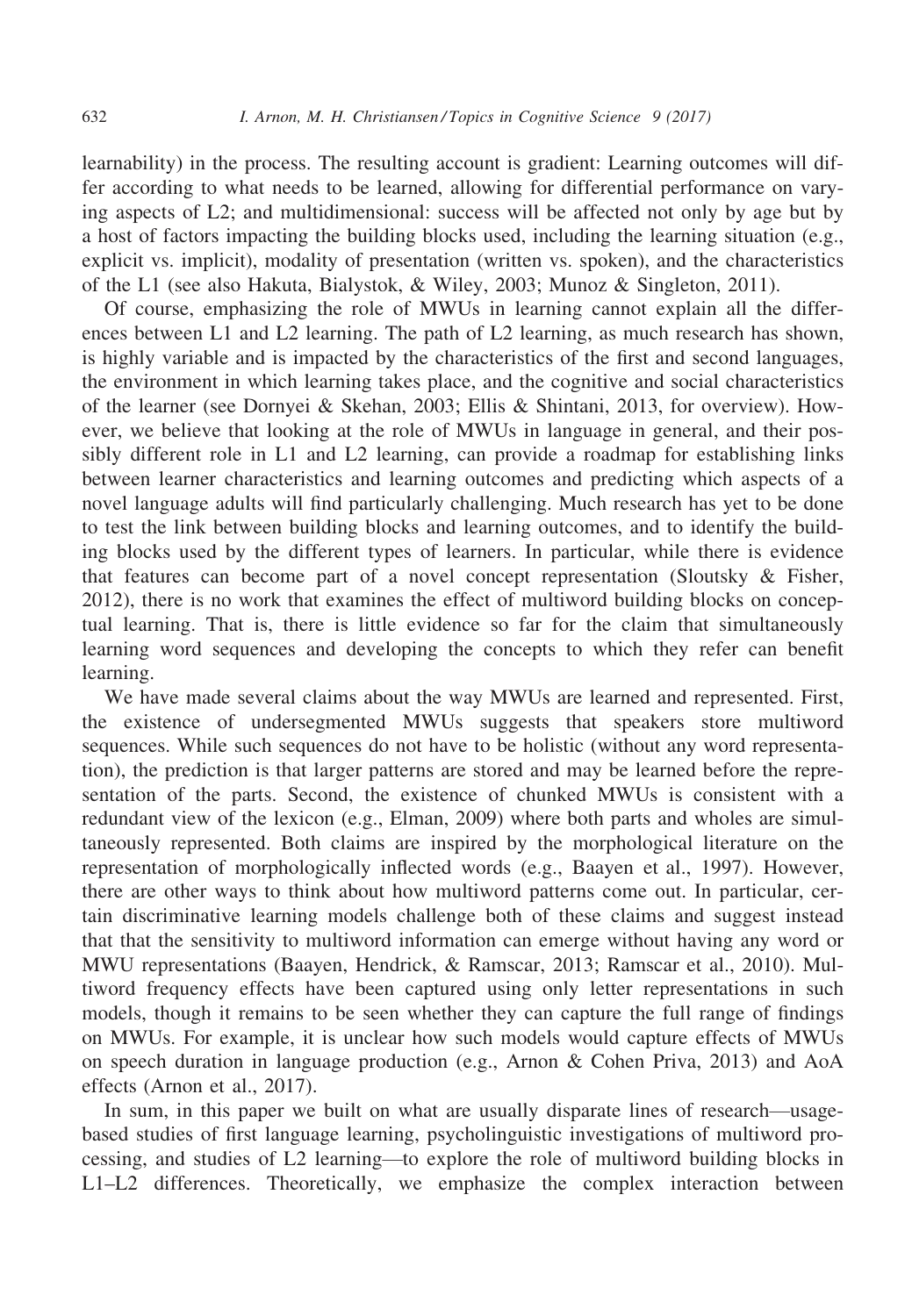experience, building blocks, and learning outcomes to suggest a more nuanced perspective on why adults struggle with learning a second language. From an applied perspective, our proposal has the potential to significantly alter how we teach adults a second language. By investigating the way early units affect learning outcomes, and highlighting the role of larger chunks in learning, we may be able to generate novel ways to improve L2 learning, a task of utmost importance in our increasingly multilingual world.

## Acknowledgments

We would like to thank Harald Baayen, Adele Goldberg, and several anonymous reviewers for their comments on previous versions of this paper. This work was partially supported by BSF grant number 2011107.

## **Notes**

- 1. Undersegmented MWUs might gradually become chunked MWUs after segmentation if they occur frequently enough.
- 2. We thank Adele Goldberg for suggesting this complementary factor that may further exacerbate the problems L2 learners experience with MWUs.

## References

- Abbot-Smith, K., & Tomasello, M. (2006). Exemplar-learning and schematization in a usage based account of syntactic acquisition. The Linguistic Review, 23, 275–290.
- Altmann, G., & Mirkovic, J. (2009). Incrementality and prediction in human sentence processing. Cognitive Science, 33, 583–609.
- Arnon, I. (2010). Starting big: The role of multiword phrases in language learning and use. Unpublished PhD dissertation, Stanford University.
- Arnon, I., & Clark, E. V. (2011). When 'on your feet' is better than 'feet': Children's word production is facilitated in familiar sentence-frames. Language Learning and Development, 7, 107–129.
- Arnon, I., & Cohen Priva, U. (2013). More than words: The effect of multi-word frequency and constituency on phonetic duration. Language and Speech, 56, 349–373.
- Arnon, I., McCauley, S. M., & Christiansen, M. H. (2017). Digging up the building blocks of language: Ageof-acquisition effects for multiword phrases. Journal of Memory and Language, 92, 265–280.
- Arnon, I., & Ramscar, M. (2012). Granularity and the acquisition of grammatical gender: How order-ofacquisition affects what gets learned. Cognition, 122, 292–305.
- Arnon, I., & Snider, N. (2010). More than words: Frequency effects for multiword phrases. Journal of Memory and Language, 62, 67–82.
- Baayen, R. H., Dijkstra, T., & Schreuder, R. (1997). Singulars and plurals in Dutch: Evidence for a parallel dual route model. Journal of Memory and Language, 37, 94–117.
- Baayen, R. H., Hendrix, P., & Ramscar, M. (2013). Sidestepping the combinatorial explosion: Towards a processing model based on discriminative learning. Language and Speech, 56, 329–349.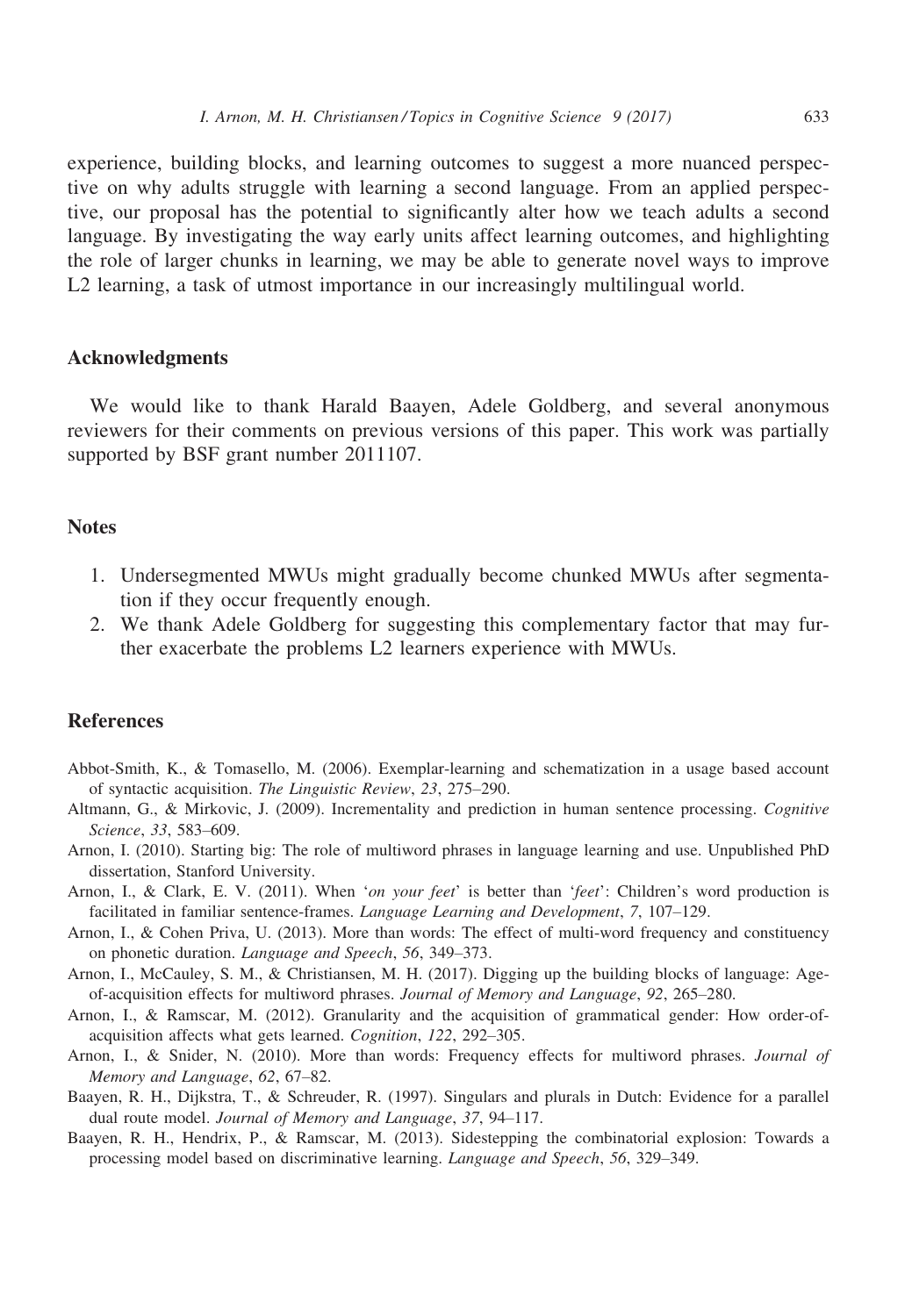- Bannard, C., & Lieven, E. (2012). Formulaic language in L1 acquisition. Annual Review of Applied Linguistics, 32, 3–16.
- Bannard, C., & Matthews, D. (2008). Stored word sequences in language learning. Psychological Science, 19, 241–248.
- Birdsong, D. (1992). Ultimate attainment in second language acquisition. Language, 68, 706–755.
- Birdsong, D. (2009). Age and the end state of second language acquisition. In W. C. Ritchie, & T. K. Bhatia (Eds.), The New Handbook of Second Language Acquisition. Amsterdam: Elsevier.
- Borensztajn, G., Zuidema, W., & Bod, R. (2009). Children's grammars grow more abstract with age. Topics in Cognitive Science, 1, 175–188.
- Bybee, J. (1998). The emergent lexicon. Chicago Linguistic Society, 34, 421–435.
- Bybee, J., & Schiebman, J. (1999). The effect of usage on degrees of constituency: The reduction of don't in English. Linguistics, 37, 575–596.
- Cameron-Faulkner, T., Lieven, E., & Tomasello, M. (2003). A construction based analysis of child-directed speech. Cognitive Science, 27, 843–873.
- Christiansen, M. H., & Chater, N. (2016). The Now-or-Never bottleneck: A fundamental constraint on language. Behavioral & Brain Sciences, 39, 62–102.
- Clahsen, H., & Felser, C. (2006). Grammatical processing in language learners. Applied Psycholinguistics, 27, 3–42.
- Clark, E. V., & Hecht, B. F. (1983). Comprehension, production, and language acquisition. Annual Review of Psychology, 34, 325–349.
- Conklin, K., & Schmitt, N. (2012). The processing of formulaic language. Annual Review of Applied Linguistics, 32, 45–61.
- Culicover, P. W., & Jackendoff, R. (2005). Simpler syntax. Oxford, UK: Oxford University Press.
- De Cock, S., Granger, S., Leech, G., & Mcenery, T. (1998). An automated approach to the phrasicon of EFL learners. In S. Granger (Ed.), Learner English on computer (pp. 67-79). London & New York: Addison Wesley Longman.
- De Keysar, R. M. (2005). What makes learning second language grammar difficult? A review of issues. Language Learning, 55, 1–25.
- Dornyei, Z., & Skehan, P. (2003). Individual differences in second language learning. In C. J. Doughty & M. H. Long (Eds.), The handbook of second language acquisition (pp. 589–630). Malden, MA: Blackwell.
- Durant, P., & Schmitt, N. (2009). To what extent do native and non-native writers make use of collocations? International Review of Applied Linguistics, 47, 157–177.
- Ellis, N. C. (2006). Selective attention and transfer phenomena in L2 acquisition: Contingency, cue competition, salience, interference, overshadowing, blocking and perceptual learning. Applied Linguistics, 27, 164–194.
- Ellis, N. C. (2012). Formulaic language and second language acquisition: Zipf and the phrasal teddy bear. Annual Review of Applied Linguistics, 32, 17–44.
- Ellis, R., & Shintani, N. (2013). Exploring language pedagogy through second language acquisition research. London: Routledge.
- Ellis, N. C., Simpson-Vlach, R., & Maynard, C. (2008). Formulaic language in native and second-language speakers: Psycholinguistics, corpus linguistics, and TESOL. TESOL Quarterly, 41, 375–396.
- Elman, J. L. (2009). On the meaning of words and dinosaur bones: Lexical knowledge without a lexicon. Cognitive Science, 33, 547–582.
- Fisher, C. L., & Tokura, H. (1996). Acoustic cues to grammatical structure in infant directed speech: Crosslinguistic evidence. Child Development, 67, 3192–3218.
- Flynn, S. (1986). Production vs. comprehension: Differences in underlying competence. Studies in Second Language Acquisition, 8, 135–164.
- Gobet, F., Lane, P. C. R., Croker, S., Cheng, P. C.-H., Jones, G., Oliver, I., & Pine, J. M. (2001). Chunking mechanisms in human learning. Trends in Cognitive Sciences, 5, 236–243.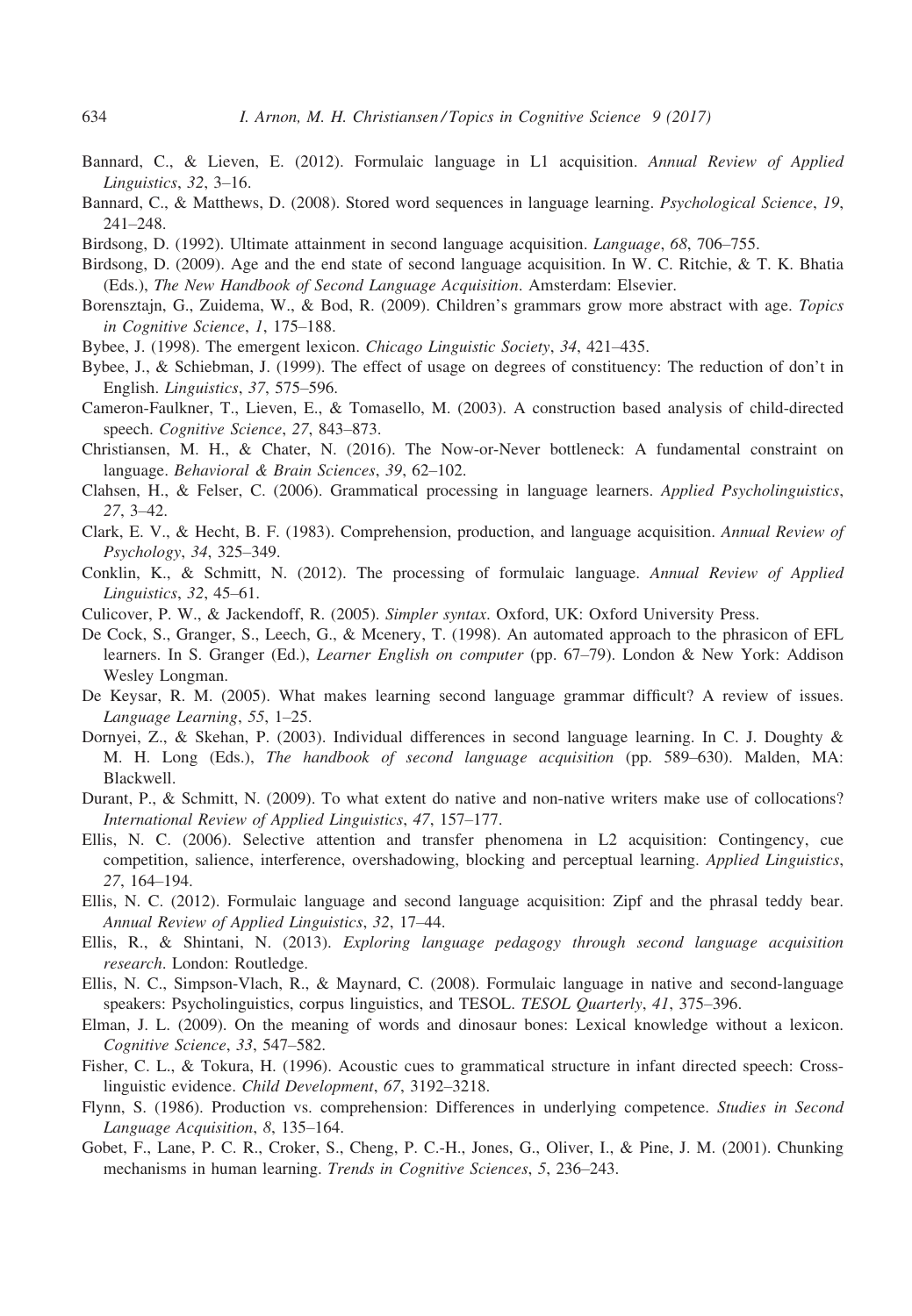- Goldberg, A. (2006). Constructions at work: The nature of generalization in language. Oxford, UK: Oxford University Press.
- Goldwater, S., Griffiths, T. L., & Johnson, M. (2009). A Bayesian framework for word segmentation: Exploring the effects of context. Cognition, 112, 21–54.
- Hakuta, K., Bialystok, E., & Wiley, E. (2003). Critical evidence: A test of the Critical Period Hypothesis for second language acquisition. Psychological Science, 14, 31-38.
- Janssen, N., & Barber, H. A. (2012). Phrase frequency effects in language production. PLoS ONE, 7, [https://doi.](https://doi.org/10.1371/journal.pone.0033202) [org/10.1371/journal.pone.0033202](https://doi.org/10.1371/journal.pone.0033202).
- Johnson, J. S., & Newport, E. L. (1989). Critical period effects in second language learning: The influence of maturational state on the acquisition of English as a second language. Cognitive Psychology, 21, 60–99.
- Jolsvai, H., McCauley, S. M., & Christiansen, M. H. (2013). Meaning overrides frequency in idiomatic and compositional multiword chunks. In M. Knauff, M. Pauen, N. Sebanz, & I. Wachsmuth (Eds.), Proceedings of the 35th Annual Conference of the Cognitive Science Society (pp. 692–697). Austin, TX: Cognitive Science Society.
- Juhasz, B. J. (2005). Age-of-Acquisition effects in word and picture identification. Psychological Bulletin, 131, 684–712.
- Juscyzk, P. W., & Hohne, E. A. (1997). Infants' memory for spoken words. Science, 277, 1984–1986.
- Kirjavainen, M. M. M., Theakston, A. L., & Lieven, E. V. (2009). Can input explain children's me-for-I errors? Journal of Child Language, 36, 1091–1114.
- Kurvers, J., & Uri, H. (2006). Metalexical awareness: Development, methodology or written language? Journal of Psycholinguistic Research, 35, 353–367.
- Levy, R. (2008). Expectation-based syntactic comprehension. Cognition, 106, 1126–1177.
- Lieven, E. V., Behrens, H., Speares, J., & Tomasello, M. (2003). Early syntactic creativity: A usage-based approach. Journal of Child Language, 30, 333–370.
- McCauley, S. M., & Christiansen, M. H. (2014). Acquiring formulaic language: A computational model. Mental Lexicon, 9, 419–436.
- McClelland, J. L. (2010). Emergence in cognitive science. Topics in Cognitive Science, 2, 751–770.
- Monaghan, P., & Christiansen, M. H. (2010). Words in puddles of sound: Modelling psycholinguistic effects in speech segmentation. Journal of Child Language, 37, 545–564.
- Munoz, C., & Singleton, D. (2011). A critical review of age-related research on L2 ultimate attainment. Language and Teaching, 44, 1–35.
- Paul, J. Z., & Gruter, T. (2016). Blocking effects in the learning of Chinese classifiers. Language Learning, 66, 972–999.
- Pawley, A., & Syder, F. H. (1980). Two puzzles for linguistic theory: Nativelike selection and nativelike fluency. In J. C. Richards & R. Schmidt (Eds.), Communicative competence (pp. 191–225). London: Longmans.
- Peters, A. M. (1983). The units of language acquisition. Cambridge, UK: Cambridge University Press.
- Pinker, S. (1991). Rules of language. Science, 253, 530–535.
- Ramscar, M., Yarlett, D., Dye, M., Denny, K., & Thorpe, K. (2010). The effects of feature-label-order and their implications for symbolic learning. Cognitive Science, 34, 909–957.
- Reali, F., & Christiansen, M. H. (2007). Word-chunk frequencies affect the processing of pronominal objectrelative clauses. Quarterly Journal of Experimental Psychology, 60, 161–170.
- Rescorla, R. A., & Wagner, A. R. (1972). A theory of Pavlovian Conditioning: Variations in the effectiveness of reinforcement and nonreinforcement. In A. H. Black & W. F. Prokasy (Eds.), Classical conditioning II: Current research and theory (pp. 64–99). New York: Appleton-Century-Crofts.
- Rowland, C. F. (2007). Explaining errors in children's questions. Cognition, 104, 106–134.
- Scherag, A., Demuth, L., Roesler, F., Neville, H. J., & Roeder, B. (2004). The effects of late acquisition of L2 and the consequences of immigration on L1 for semantic and morpho-syntactic language aspects. Cognition, 93, B97–B108.